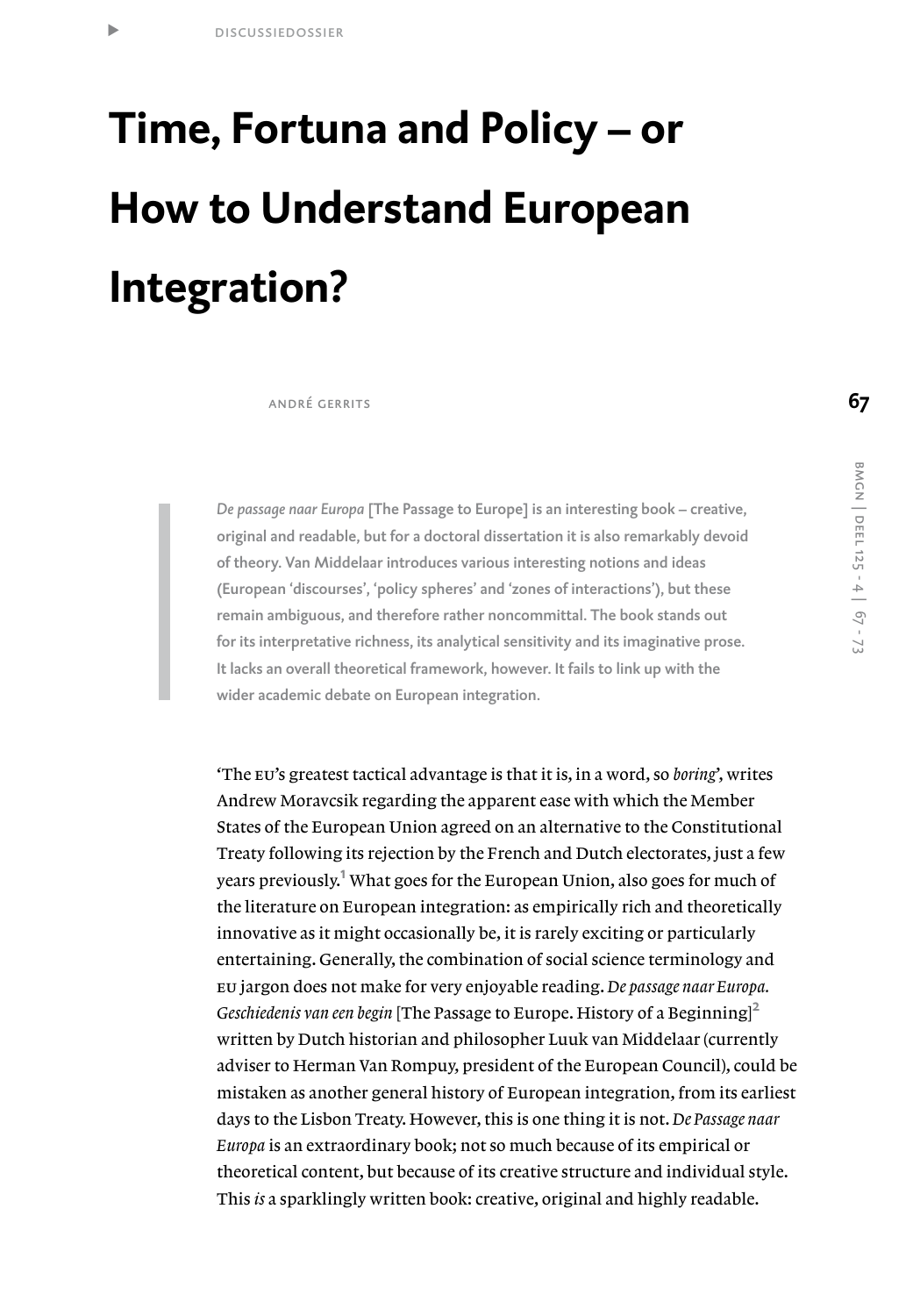## **Discourse, disciplines and strategies**

In terms of the splitters and joiners in eu studies, Van Middelaar is firmly in the latter camp. He does not shun the broad-brush view; he seems to enjoy the big picture.If every advantage has its disadvantage, in the case of *De passage naar Europa*, the drawbacks are twofold: firstly, topping one metaphor with another, Van Middelaar is occasionally guilty of stylistical overacting. Secondly – and more importantly – the book is well-argued and structured, but lacks a consistent theoretical framework. Van Middelaar introduces a series of theoretical – or rather abstract, analytical – notions, which the reader expects will guide him through the extensive empirical analysis (covering the full five decades of European integration); only a few of these notions are systematically applied throughout the text, however.

 Van Middelaar distinguishes between three European 'discourses': the Europe of the 'clerks' (or the 'offices', as he puts it), the Europe of the 'states', and the Europe of the 'citizens'. He couples these discourses with three academic disciplines.The Europe of the offices is linked with the traditional 'scholars of integration': economists, political and other social scientists.This discourse is primarily driven by bureaucratic instincts.It is Van Middelaar's variation on neo-functionalism.The discourse of the Europe of the states argues that the interests of the Member States are best served by cooperation among national governments.This is how Van Middelaar rephrases the traditional approach of intergovernmentalism: the realm of historians and specialists in International Relations. Finally, the Europe of the citizens exemplifies the ambition to transfer specific power and prerogatives from the national states to European institutions.The Europe of the citizens is still under construction, however, practically as well as theoretically.Its discourse has no clear connection with any specific academic discipline, as yet.

 Van Middelaar's extensive and rather eclectic analytical exercise (discourses linked to disciplines and mixed with theories of integration) is not systematically followed-up in the descriptive part of the book.Although Van Middelaar seems to have most affinity with the historians' approach, his book lacks a critical evaluation of the merits of the various disciplines in understanding the mechanisms of European cooperation and integration. In the final part of the book, Van Middelaar connects these discourses with three different strategies aimed at winning over the public, to generate public legitimacy.The 'states'follow what he perceives as the 'Roman approach', i.e.the attempt to create a sense of common 'advantage'though concrete

- Andrew Moravcsik, 'What can we learn from the Collapse of the European Constitutional Project?', *Politische Vierteljahresschrift* 47:2 (2006) 219-241, here 238.
- 2 Luuk van Middelaar, *De passage naar Europa. Geschiedenis van een begin* (Dissertatie Universiteit van Amsterdam 2009; Groningen 2009).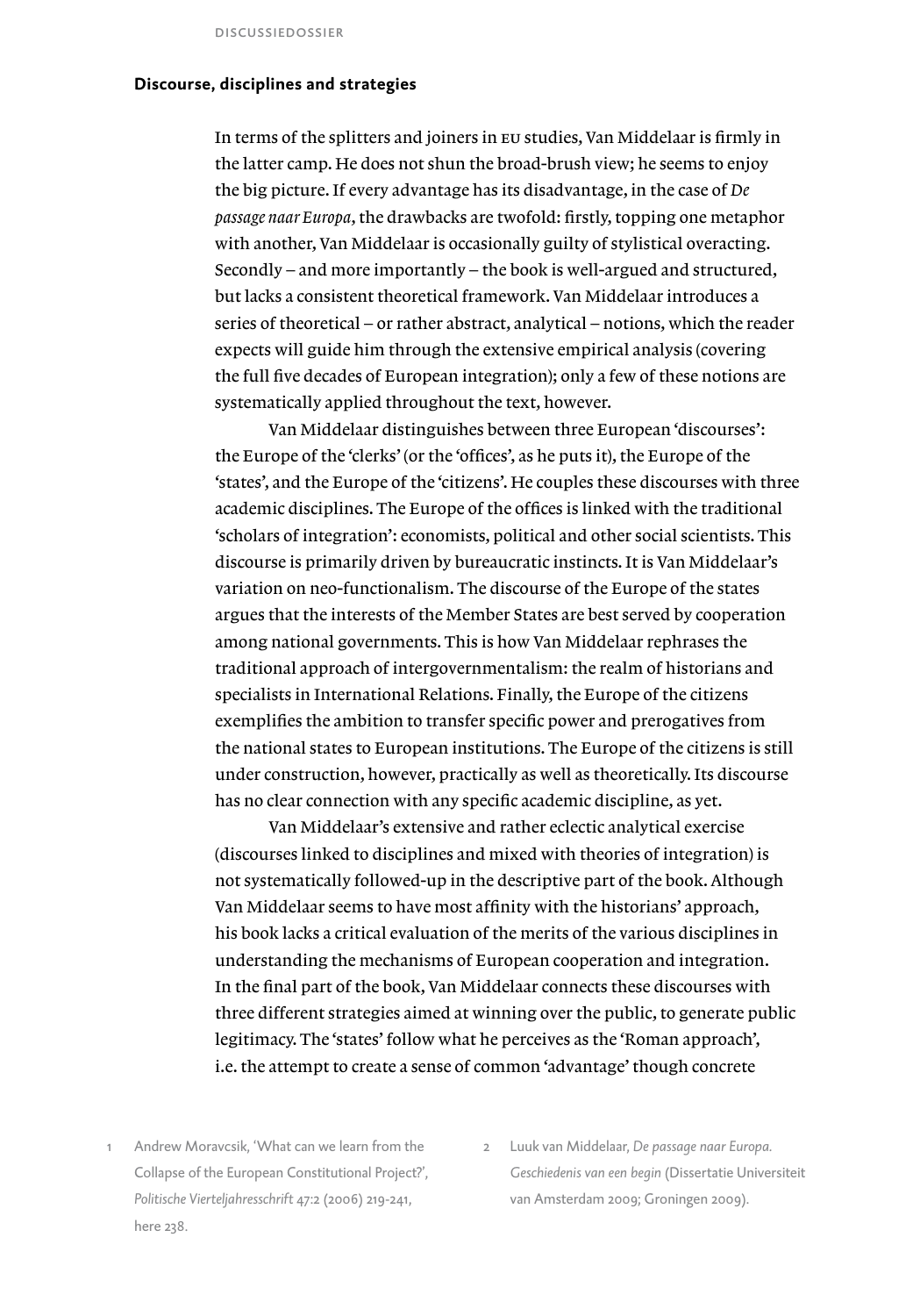achievements of a material or immaterial kind: from peace to a strong currency.This clearly resonates with the pragmatic, output-oriented quality of intergovernmental cooperation.The 'citizens' approach focuses on the attempt to forge a sense of belonging, of togetherness, dubbed by Van Middelaar as the 'German' strategy of creating common bonds or partnerships (the German language has a beautiful word for this: *Schicksalsgemeinschaft*, or 'community of fate'). Finally, the European clerks, ensconced in their steel-and-glass structures in Brussels, have devised another, 'Greek' strategy: the 'choir'.This aims not so much at the creation of a common identity or a clear sense of advantage or common interest, but attempts instead to generate something like a 'common cause' – a Union in search of a people.

#### **Three policy 'spheres'**

Discourses, disciplines and strategies for legitimacy seem only indirectly linked with the major analytical novelty introduced by Van Middelaar: the differentiation between three European policy 'spheres'.The European states interact on three different levels, he argues, or within three concentric circles, each having its own ordering and moving principles.The inner sphere is the community: the institutional outcome of the 1951 Treaty Establishing the European Steel and Coal Community.The inner sphere is the European project, the Commission, the bureaucracy: the 'Europe of the offices'. The 'outer sphere' is the total of all sovereign states in Europe, within and without the Union. Politics in the outer sphere is driven by national self-interest; order is (traditionally) achieved through borders and balances of power.Inter-state relations in the outer sphere may be extremely dynamic, but they are least affected by the processes of change on the European continent. Concerning European politics in this outer sphere, Van Middelaar focuses on the question of representation: who speaks on behalf of Europe? Representation, he rightly argues, gives substance (the capacity to speak and to act) to geo-political entities such as states and international organizations, including the European Union.In this respect, he argues, nothing has really changed in the outer sphere.To date, no single actor can convincingly pretend to speak on behalf of Europe. (This is Van Middelaar's way of saying that the European Union has little foreign policy to speak of.) The French president Nicolas Sarkozy, in his capacity as President of the European Council, came closest to playing the role of a true representative of Europe – during the August 2008 Russo-Georgian war. Van Middelaar seems, however, to slightly overstate the effect of Sarkozy's peacemaking efforts. Sarkozy's intervention was certainly instrumental in brokering a cease-fire between the warring countries, but whether it really stopped the Russians from occupying the Georgian capital of Tbilisi seems doubtful.The voice of Europe is heard in Moscow, but only to the extent that Moscow wants to hear it.

**69**

**GERRITS**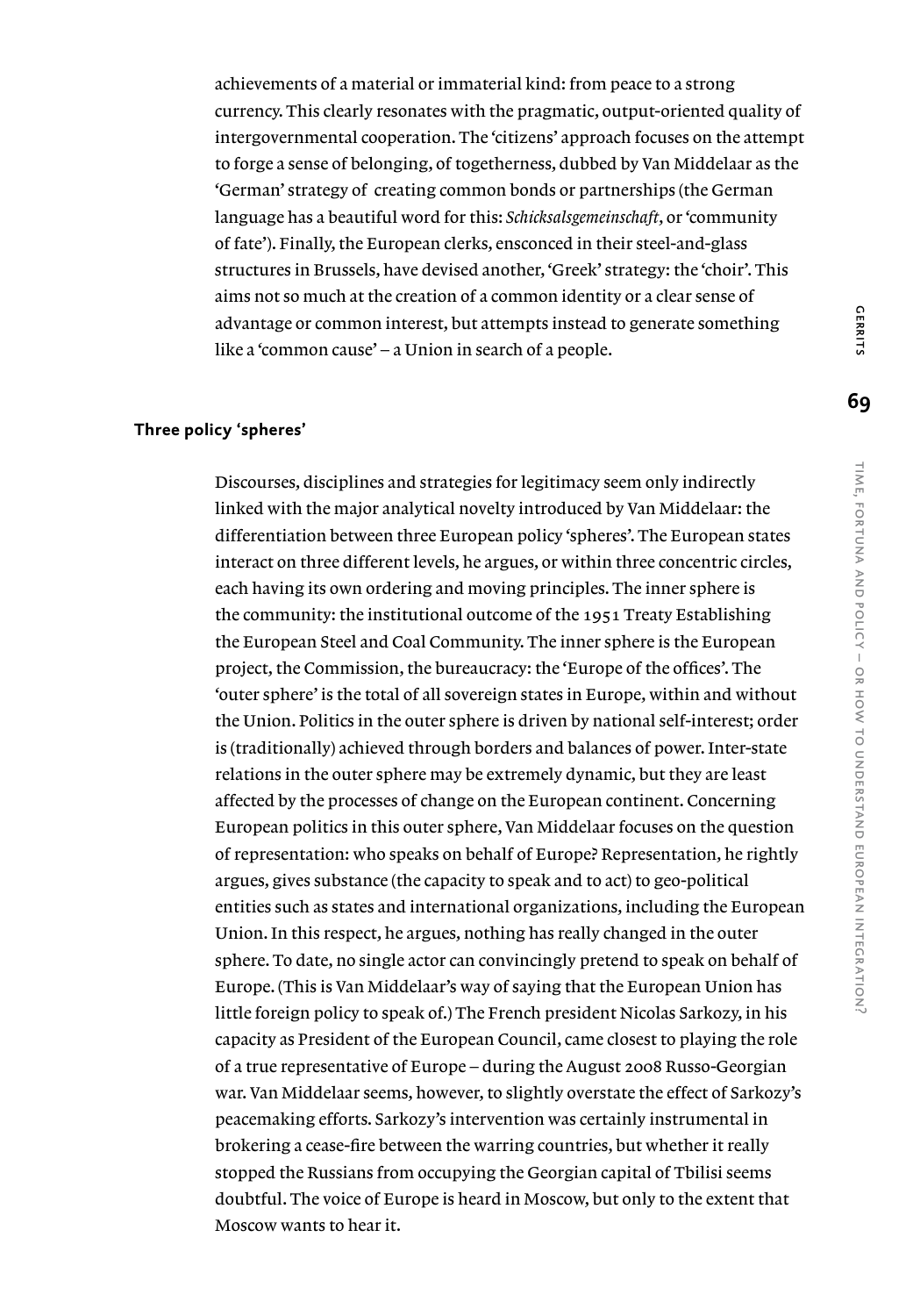*De passage naar Europa* is primarily concerned with the intermediate sphere of European politics: the zone between the outer (non-eu) and the inner (eu) spheres.The intermediate sphere is where national states, governments and parliaments interact with one another and with the Community institutions in Brussels.It is the political realm of the Member States, driven by the pursuit of national interest, in combination with a growing awareness of commonality, of shared aims and ambitions. Van Middelaar's analysis, imaginatively and expressively formulated, concurs with the dominant academic interpretations of European cooperation: the member states continue to be the crucial actors in the building of 'Europe'.The power for (further) reform remains with the national states, Van Middelaar stresses. He does not discuss the challenging follow-up issue of whether the Member States have actually benefited from the process of integration in terms of capabilities and legitimacy – an argument famously posited by the economic historian Alan Milward. $3$ 

European policymaking in the intermediate sphere, crucially important to the integration process, largely lacks form and structure. Van Middelaar seems rather optimistic as to whether the Lisbon Treaty will provide the structure the intermediate sphere so urgently needs. He appears to attach great relevance to the newly created position of (semi-permanent) president of the Council.It is a 'revolutionary change', he asserts.The chairman of the Council does not speak on behalf of 'Brussels'; but he or she represents the *joint* member states, as the Treaty does not permit him / her to 'exercise a national mandate' (290). This will enable the chairman, Van Middelaar expects, to more effectively represent the European Union internally and internationally.It remains to be seen how revolutionary these changes will really be. It seems that the historian Van Middelaar gets somewhat carried away by the events of his own time.In any event, his optimistic interpretation has not yet been born out by events during the early days of Van Rompuy's presidency. Very few Europeans – the Belgians excepted perhaps – feel themselves represented by the new president of the Council.And very few non-Europeans consider the president to be *the* representative of Europe.And even if other countries were to perceive Van Rompuy as Europe's representative, this would not necessarily be a good thing for the European Union. More than Van Middelaar cares to admit, the appointment of Van Rompuy (and his 'foreign minister', High Representative for Foreign Affairs and Security Policy Catherina Ashton), is typical of the type of compromises entered into in the intermediate sphere. *Die Welt* characterized the appointment of these two relatively minor politicians to such crucial (i.e. visible) eu positions as an act of European 'Selbstverzwergung' ('self-dwarfing', or deliberately making oneself into a

> 3 Alan Milward, *The European Rescue of the Nation State* (Berkeley, Cal. 1992).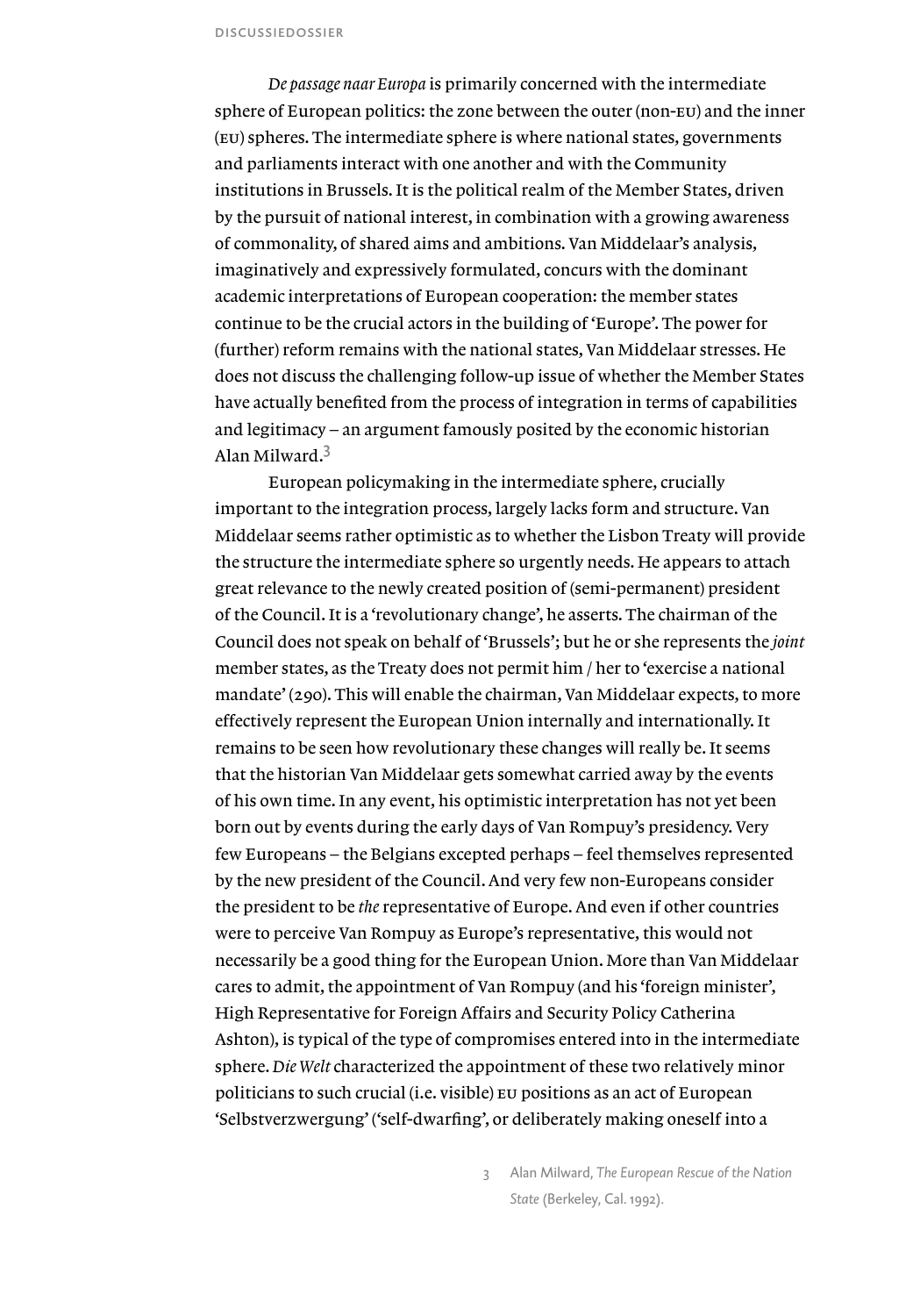dwarf).<sup>4</sup> As yet, it seems that the presidency has added another institution to the intermediate sphere of European politics, thereby creating less, rather than more, substance and structure. Being himself an adviser to Van Rompuy, Van Middelaar is however in a unique position to prove himself right, and to give greater import to his own optimistic prophecy.

### **Time and** *fortuna*

*De passage naar Europa* consists of three parts, all of which focus on the dynamics of European integration, and more in particular on the relations (in terms of power, influence, decision-making capacity) between Member States themselves, as well as between Member States and the 'inner circle', i.e. Brussels.Although Van Middelaar's analysis largely concurs with the intergovernmental approach to European integration research, he seems to carefully avoid any explicit theoretical position. *De passage naar Europa* is analytically rich and creative: but for a doctoral dissertation – or for any academic study of the European integration process for that matter – the book is remarkably a-theoretical.This is particularly notable in the second part on the book, on the Union's external relations. Van Middelaar shows little interest in the academic debates on the nature, the role and the relevance of the European Union as an international 'actor'. How to define the 'power' of the EU: hard, soft, normative? How do others perceive the Union: as an irrelevant or declining actor, a new 'empire', a force for good – or as a predominantly conservative, inward-looking 'institution'? And how do these perceptions impact on the external relations of the Union?

Van Middelaar introduces two notions which seem fundamentally incompatible with any approach to political change informed by theory, namely 'time' and '*fortuna*' (the unexpected 'visitor at the door') (185). Machiavelli notwithstanding, time and chance/luck/coincidence are concepts which one rarely meets in political science or other social science texts.They are inherently imprecise and disputable, and extremely difficult to apply to any structural or comparative analysis.This, however, as Van Middelaar implicitly assumes, does not make these notions any less important.There are ample reasons to accept time and coincidence as relevant aspects of the drawnout, complicated and faltering process of European integration. Van Middelaar considers time and *fortuna* as particularly relevant in the intermediate zone of European politics, which seems very reasonable.The eu has little controlling power in an area dominated by Member States and outside of its jurisdiction. However – and this is an important issue – it seems debatable whether Eastern

4 *Die Welt,* November 21, 2009 (http://www.welt. de/politik/ausland/article5286203/Europas-Selbstverzwergung-schockt-die-USA.html).

**GERRITS**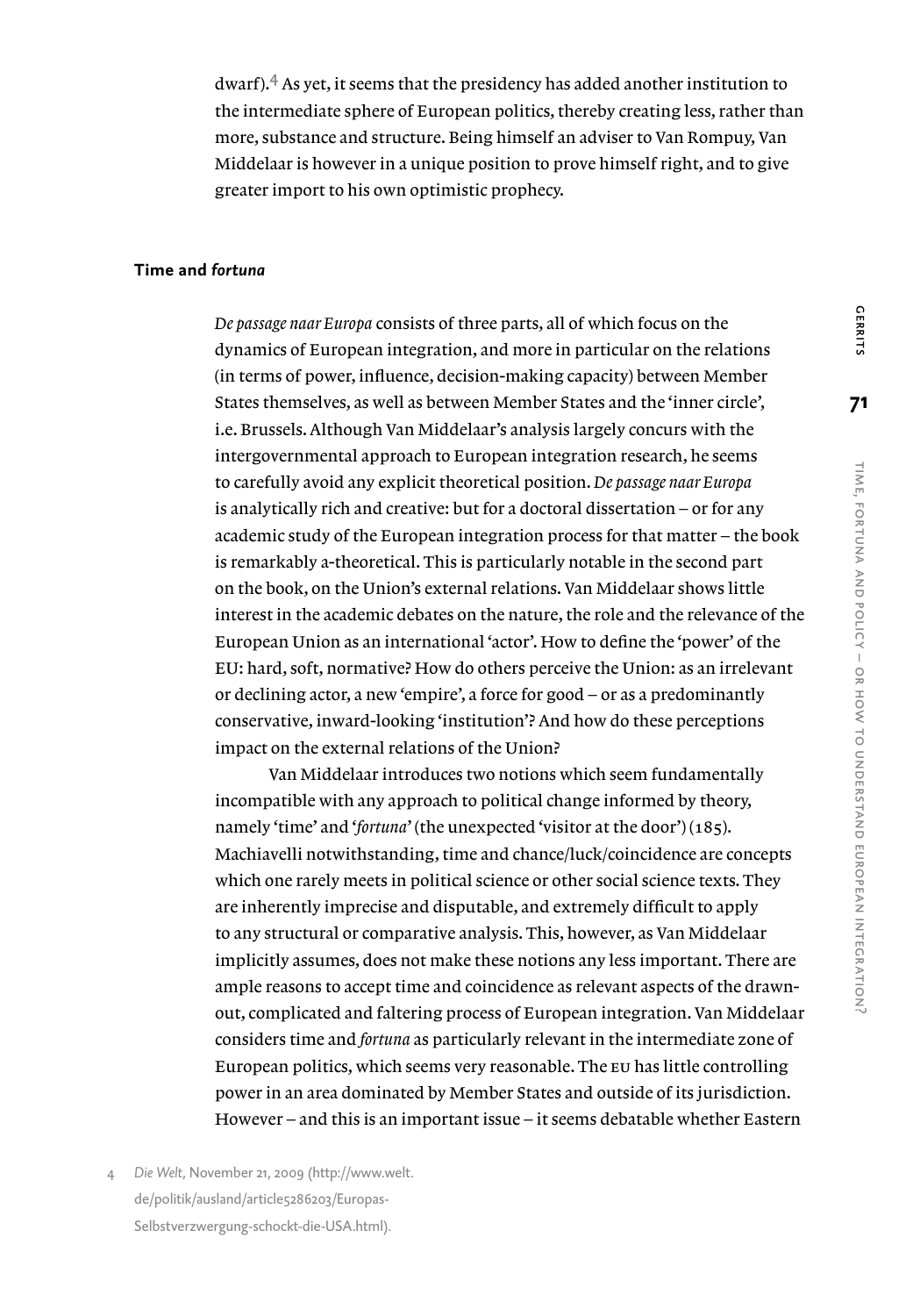enlargement, the most crucial change 'Europe' experienced during the post-Cold War decades, is the most evident example of either time or *fortuna*, as Van Middelaar seems to suggest.

Europe and the European Union transformed dramatically during the 1990s and 2000s, and Van Middelaar rightly stresses the importance of the unexpected and unruly as aspects of these processes of change.The fall of the Berlin Wall and the enlargement of the Union were indeed neither inevitable, nor predetermined. His assertion, however, that the Members States of the European Union dragged their feet and hesitated before finally accepting the membership of eight (and later ten) post-communist countries seems unfair and unfounded. In my interpretation, the dual processes of the eu deepening and enlarging from the early 1990s represent a rather unique example of political imagination and brinkmanship.In comparison with the extended accession trajectory of the United Kingdom (which covered almost two decades), and taking into account the basic consensus among Western European elites and populations on the principle of enlargement, as well as the far more extensive and complicated letter, spirit and practice of European integration of the 1990s, Eastern enlargement occurred at a historic speed, and surprisingly smoothly.The fall of communism may have come unexpectedly and caused a great deal of confusion and uncertainty (in other words: *fortuna*  hit the continent dramatically), but given the historic dimension of the changes, the European Union acted decisively and convincingly. If politics is

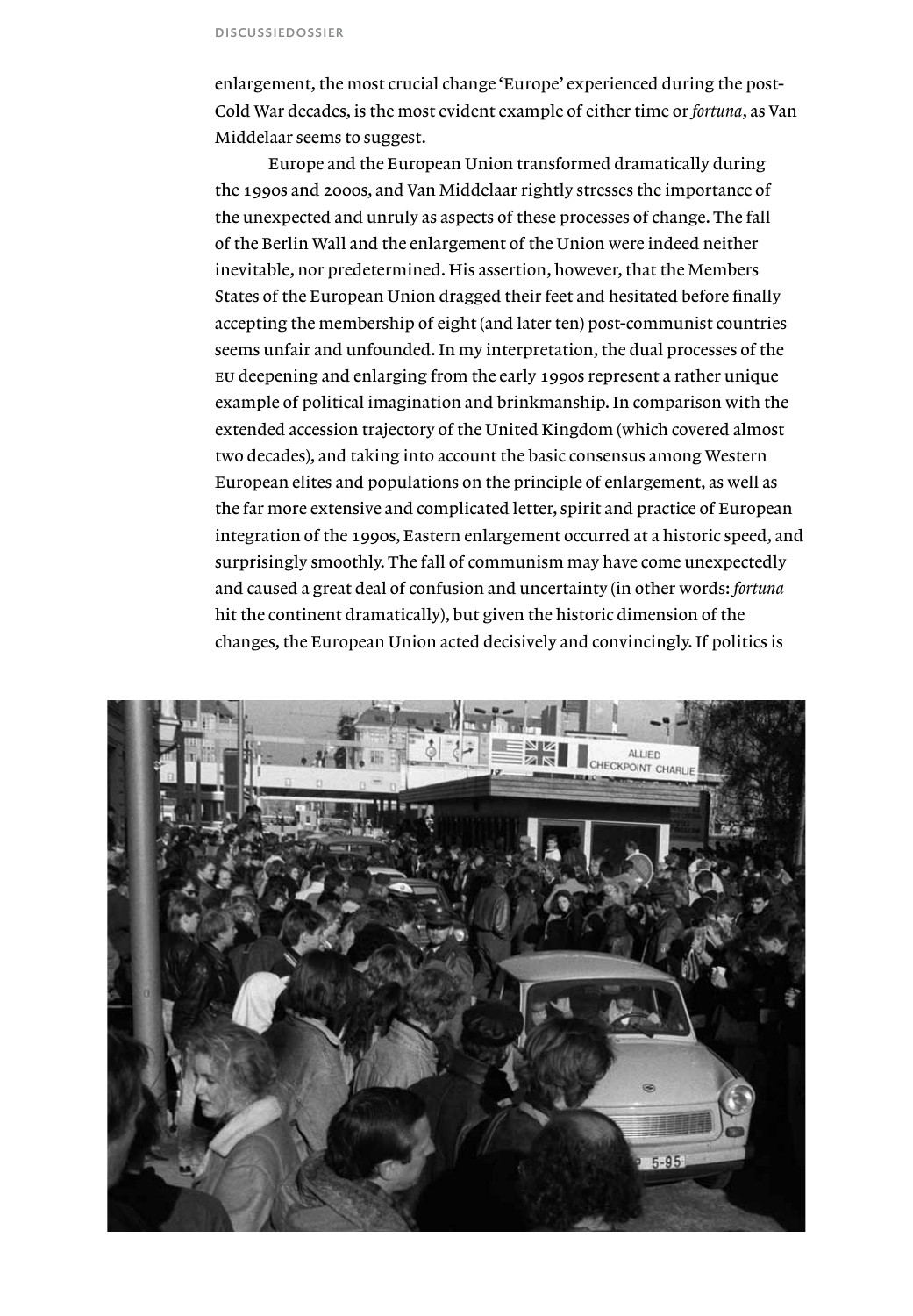mostly about how states (governments) effectively deal with the time variable, with unexpected events and uncertainties, then the enlargement strategy which covers the outer, the inner and the intermediate spheres of European integration – may be considered a prime example, perhaps even *the* prime example, of eu Politics with a capital P.

The history of European integration 'has been told a thousand times' (203), and it may be considered an act of intellectual courage to add another general study to the huge pile of books and articles already published. *De passage naar Europa* is far from an average academic study of European integration.It leaves the reader (this reader in anyway) with the question of why going through a book of more than 500 pages which covers the wellknown territory of European integration is such a rewarding experience. *De passage naar Europa* is empirically sound (mostly based on written sources), and theoretically meagre, but particularly strong in terms of interpretation. And it is well-written. Van Middelaar links discourse, decision-making and legitimacy in an overall analytical framework which is intellectually convincing and esthetically attractive. *De passage naar Europa* is a great read. It cannot be easy to translate Van Middelaar's rich and creative style, but the English version of the book currently in preparation will be an important service to all those who would otherwise have missed this significant contribution to the historiography of European integration.

**André Gerrits** (1958) was Jean Monnet Chair of European Studies at the University of Amsterdam and currently is Professor of Russian History and Politics at Leiden University. His fields of interest are modern Russia, international relations, European and democratization studies. Recent publications in these fields: 'Promoting Party Politics in Emerging Democracies', *Democratization*  17 (Special Issue; December 2010) 6; 'Explaining Democracy in the Russian Federation: Political Regime, Public Opinion and International Assistance', *Contemporary Politics* 16:1 (March 2010) 33-49; *The Myth of Jewish Communism: A Historical Interpretation* (Brussels 2009). Email: a.w.m.gerrits@hum.leidenuniv.nl.

East Berliners drive their traditional Trabant, or 'Trabi' cars through Checkpoint Charlie and are greeted by cheering West-Berliners. Picture-alliance/dpa.

.

**GERRITS**